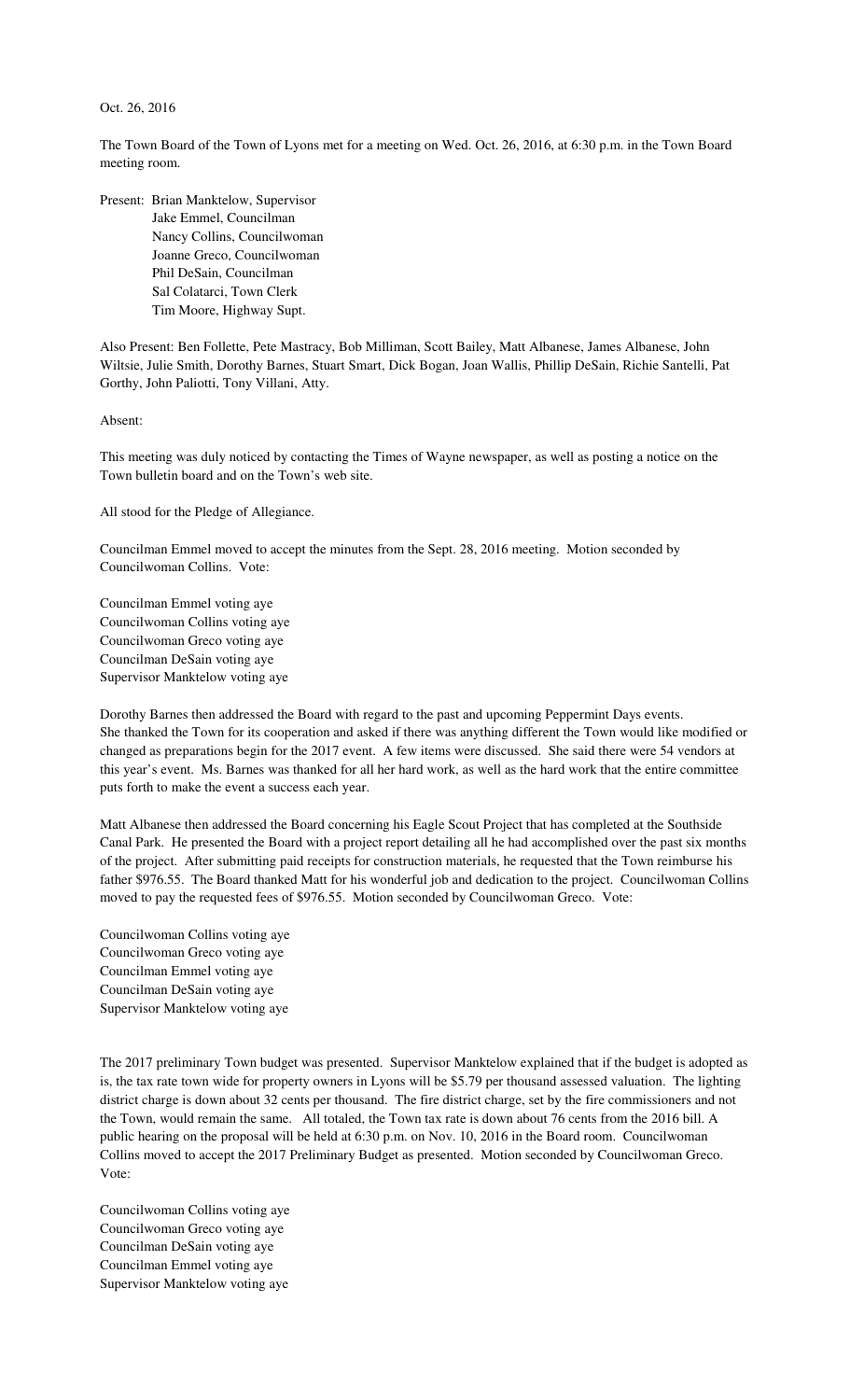Supervisor Manktelow explained that due to an over-sight, the Board needs to pass a resolution changing the benefit proposal in the Town employee handbook for new hires from Jan 1, 2015 to present regarding employee cost for health insurance. The change was made to the union contract for highway employees but never made for ALL Town employees (in Town Employee Handbook).

Councilman DeSain then moved that for all full time employees hired effective January 1, 2015, the Town will pay 70 percent of the premium for an individual, two person, or family plan with the employee being responsible for the remaining 30 percent of the premium. Motion seconded by Councilman Emmel. Vote:

Councilman DeSain voting aye Councilman Emmel voting aye Councilwoman Collins voting aye Councilwoman Greco voting aye Supervisor Manktelow voting aye

Department reports were heard. Acting Ambulance Administrator John Wiltsie stated that the ambulance responded to 140 calls in Sept. He also stated that the new ambulance should be arriving sometime after Thanksgiving. Councilman DeSain then moved, upon the request of Mr. Wiltsie, to surplus Lifepack 12 monitor as well as old light bars and sirens that have been stored in the Ambulance Base attic. Motion seconded by Councilwoman Collins. Vote:

Councilman DeSain voting aye Councilwoman Collins voting aye Councilwoman Greco voting aye Councilman Emmel voting aye Supervisor Manktelow voting aye

Councilman DeSain then moved to allow Mr. Wiltsie to hire Ms. Julie Smith as a part-time ALS Tech for the ambulance Dept., pending the favorable approval of her background check. Motion seconded by Councilman Emmel. Vote:

Councilman DeSain voting aye Councilman Emmel voting aye Councilwoman Greco voting aye Councilwoman Collins voting aye Supervisor Manktelow voting aye

In his monthly report, CEO Richard Bogan reported that from Oct. 12 through Oct 25, 2016 5 building permits were issued, he received 4 realtor inquiries and conducted 5 building permit inspections. Also, 19 violation/order to remedy were issued.

Mr. Bogan also requested he be allowed to begin training to get his certification as a Code Enforcement Officer. The first of several courses will be held in Montour Falls Nov. 29 through Dec. 1. He explained that Montour Falls is within driving distance, to complete trainings as a commuter. The fee for each course is \$25.00 with an \$8.00 per day meal fee. After discussion, Councilman Emmel moved to allow Mr. Bogan to begin taking the necessary courses, using the Town issued vehicle. Motion seconded by Councilwoman Greco. Vote:

Councilman Emmel voting aye Councilwoman Greco voting aye Councilwoman Collins voting aye Councilman DeSain voting aye Supervisor Manktelow voting aye

It was further explained that Mr. Bogan needs to complete three sets of courses to be certified to conduct fire safety inspections and another tree sets of courses to b fully certified as a CEO.

Cemetery Sexton John Paliotti reported that so far this year, the Town has had 10 full burials, 8 cremation burials, and installed 8 foundations. He also mentioned that repair work still needs to be done on the storage and maintenance building at the Rural Cemetery on Spencer St. Richie Santelli reiterated that the building can and should be saved.

In his monthly report, Buildings and Ground Forman Ben Follette reported that a number of projects continue to be done including the removal of flower pots and storing them for the winter, cleaning the park, filling pot holes on a number of streets, picking up roadside brush, and cutting some trees on Clyde Road.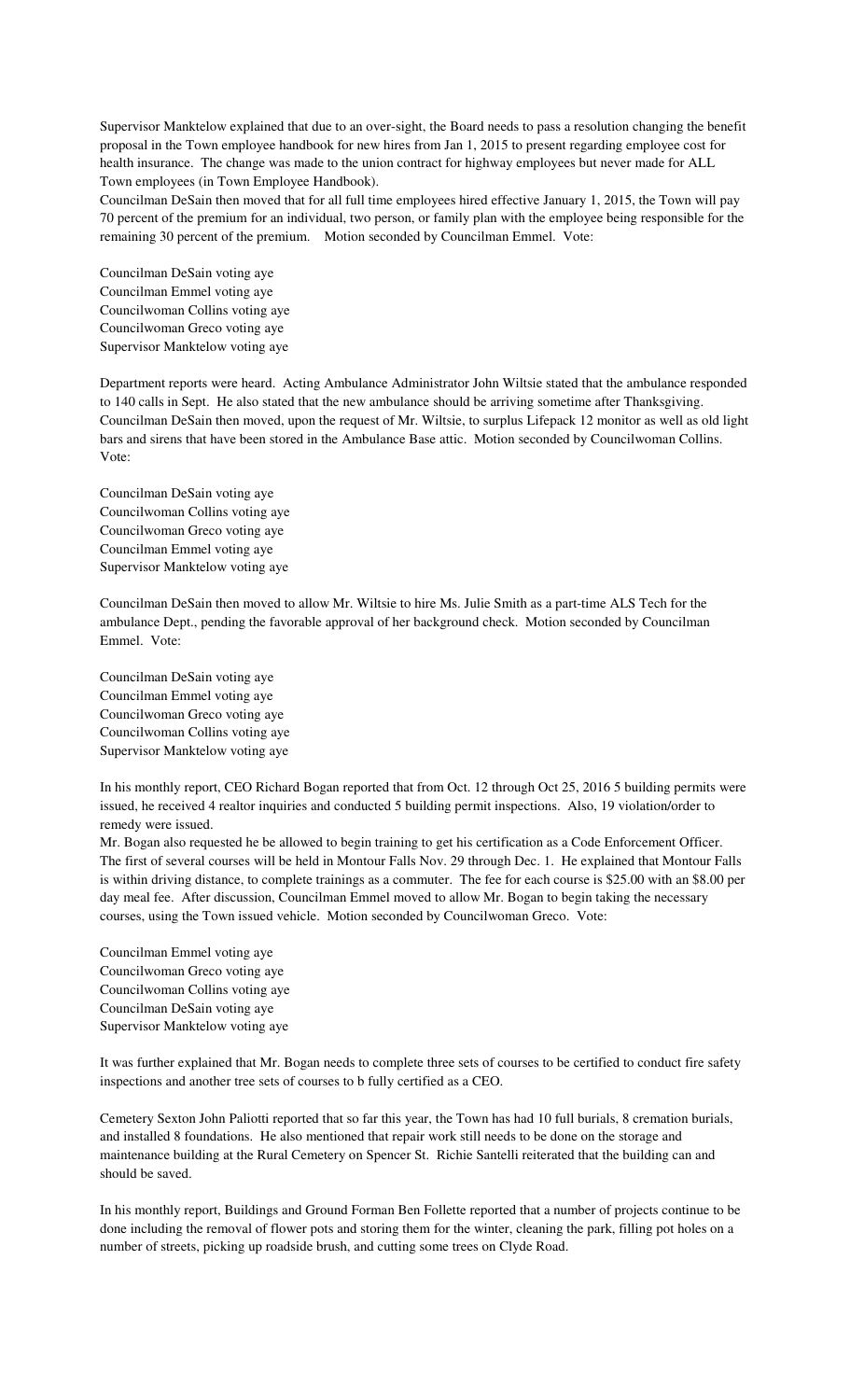In his monthly report, Highway Supt. Tim Moore reported that he has appointed Joe Sapp as Deputy Highway Supt. The roadside mower is currently at Lakeland being repaired. Also 1600 tons of sand have been hauled in and mixed and piled. Also, the Town should be getting a check from the insurance company soon for repair of the guide rail on Paliotti Parkway. In addition, the new pick-up truck should be in soon and Phillip DeSain started working on Oct. 24.

Councilwoman Collins then moved to approve payment of General Fund vouchers #529 through #575 totaling \$100,123.97 Motion seconded by Councilwoman Greco. Vote:

Councilwoman Collins voting aye Councilwoman Greco voting aye Councilman DeSain voting aye Councilman Emmel voting aye Supervisor Manktelow voting aye

Councilman Emmel then moved to approve payment of Highway Fund vouchers #181 through #199 totaling \$33,955.27 Motion seconded by Councilman DeSain. Vote:

Councilman Emmel voting aye Councilman DeSain voting aye Councilwoman Collins voting aye Councilwoman Greco voting aye Supervisor Manktelow voting aye

Supervisor Manktelow explained that the Town received its annual letter from the County with regard to statement of charges for Town accounts that will be reflected in the 2017 Town taxes if the Town does not pay off the charge prior to the end of Nov. The total bill, \$2,398.20 would add cents to the Town's proposed tax rate if not paid. Councilwoman Collins moved to transfer \$2,398.20 from the contingent fund to A1950.4 to cover the charge and pay the County of Wayne for the charges. Motion seconded by Councilman DeSain. Vote:

Councilwoman Collins voting aye Councilman DeSain voting aye Councilman Emmel voting aye Supervisor Manktelow voting aye Councilwoman Greco voting aye

The Board received a request from the Blizzard Blast Committee to use the downtown park on Sat. Nov. 26, 2016. One concession stand is planned along with use of the gazebo for the Santa meet and greet. The event will also consist of aerial fireworks display. After discussion, Councilwoman Greco moved to grant the committee's request. Motion seconded by Councilwoman Collins. Vote:

Councilwoman Greco voting aye Councilwoman Collins voting aye Councilman DeSain voting aye Councilman Emmel voting aye Supervisor Manktelow voting aye

Joan Wallis addressed the Board and stated she was happy to hear so many positive things that were discussed at tonight's meeting. She also supplied a hand-out promoting bicycle friendly community.

Richie Santelli asked the Board what it's long term plans are concerning the park fountains, repair of numerous d.i's, and street and curbing repair. Supervisor Manktelow stated that the Town Board will soon be sitting down with Forman Ben Follette and his staff to come up with a short and long term plan on such items.

At 7:45 p.m., Councilman Emmel moved to go into executive session to discuss personnel matter (employment history of a town employee) and a collective barging issue. Motion seconded by Councilwoman Greco. Vote:

Councilman Emmel voting aye Councilwoman Greco voting aye Councilwoman Collins voting aye Councilman DeSain voting aye Supervisor Manktelow voting aye